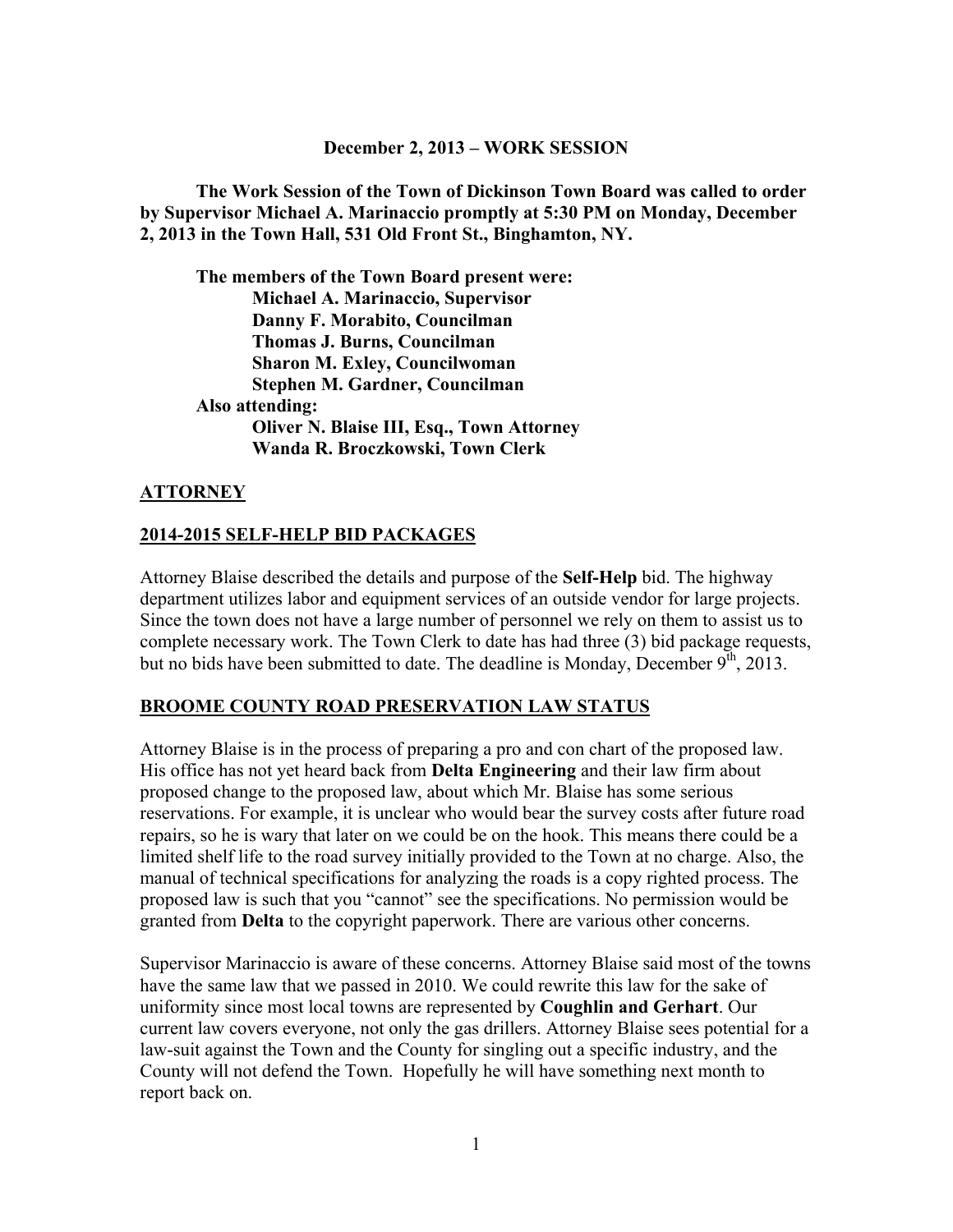# **CONTRACT FOR PROSPECT TERRACE FIRE DEPARTMENT (PTFD) SIGNATURES**

Attorney Blaise reported the contract has been signed returned and placed on file with the Town Clerk.

# **34 & 36 N. BROOME STREET RESIDENT OFFER ON PROPERTY**

Attorney Blaise contacted the Foster's to verify they are still interested in purchasing the property. The Fosters conveyed to Mr. Blaise they are concerned their offer would not be considered but Attorney Blaise assured them they are primary and the Town is doing its due diligence to ensure we get a fair price for the property. Following further discussion, it was determined to advertise on the Town website and The Press. In the interim, Attorney Blaise will contact Mr. and Mrs. Foster to confirm their interest and advise them the board will consider their written offer.

## **EXTENSION OF PHELPS STREET**

Attorney Blaise reported that Ms. Burke's attorney contacted him and they are waiting to speak to Ms. Burke who has been traveling. This right-of-way will connect **Brandy Wine Heights** to **Rogers Mountain Way**.

## **213 BEVIER STREET DEED**

Attorney Blaise reported after the December auction the County would officially deed the property to us in January 2014 under R1-R2.

# **BEST VALUE LOCAL LAW FOR COMPETITIVE BIDDING**

Attorney Blaise reported that if some other town or municipality has a bid you can piggyback on their bid. Also if they were a local bidder and if their track record is very good could they be considered as a qualified bidder.

## **RESOLUTION FOR GLENWOOD ROAD WATER PROJECT**

If we are to do the water project repair would need to borrow \$500,000. December decide or January 2014 to go ahead.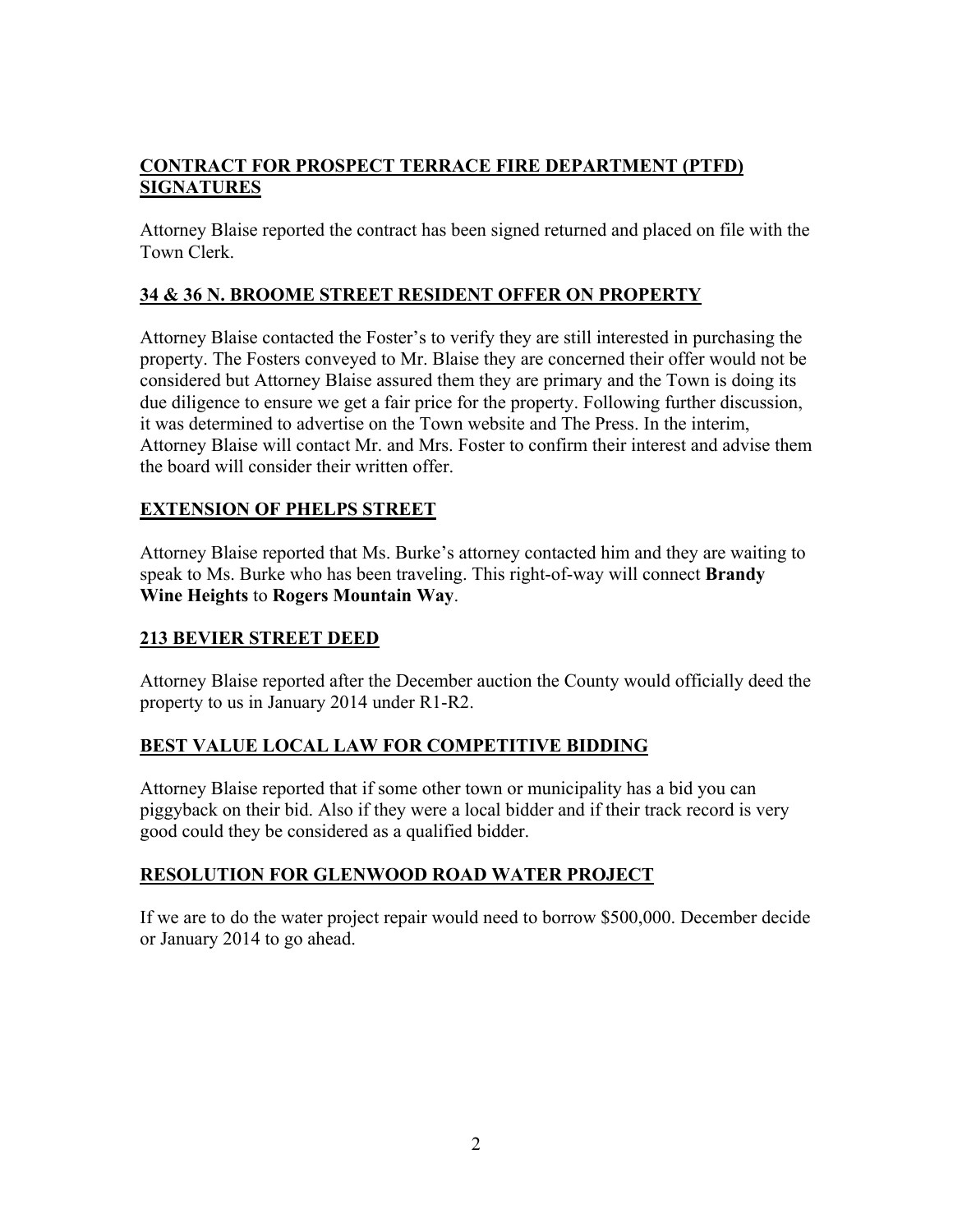# **ANTI-SMOKING AT THE SUNRISE TERRACE PARK**

The tobacco free signs are already in use at the park in Port Dickinson and have been effective. It is felt if the signs are posted in our park, it could put pressure on people to not smoke in the park. We will contact Mayor Kevin Burke of Port Dickinson and seek their advice. We can then put them in place next year, 2014. At this time Attorney Blaise reviewed the differences between a policy and a law. Since the park is Town property and the playground area is part of the **Sunrise Terrace Community Association**, they too could consider adopting our policy.

# **CHAIR**

## **ASSOCIATION OF TOWNS DECEMBER MEETING**

Supervisor Marinaccio stated the next meeting and Christmas Party of **BCAOTV** is scheduled for **Thursday December 19, 2013 at the Atrio.**

#### **SUNY BROOME COLOR RUN DATE CONFIRMED**

Supervisor Marinaccio confirmed the **SUNY Broome** campus **Color Run** is a "GO". A press conference will be held in about 2 weeks.

## **SUNY BROOME SMOKING BAN STATUS**

Supervisor Marinaccio asked Attorney Blaise and the Board if we should pursue the area as a 'no loitering' zone in an attempt to stop it. The residents at the last meeting were very professional and asked us to consider loitering and trespassing prohibitions. The main concern is the enforcement. Supervisor Marinaccio recognized our Town Constable will be quite busy the first month or so. We could alert the **SUNY Broome** campus officers this will take place. There is much more to do on this.

#### **20 LINDA DRIVE RIGHT-OF-WAY**

Supervisor Marinaccio read a letter dated 11/20/2013 regarding **20 Linda Drive** and the request to do away with the right-of-way by Joshua Graupman for him to build a house on this parcel. Copies will go to Attorney Blaise, Steve Rafferty, Joel Kie and Wanda. Should the right of way to be removed? We should be cautious with this. Properties could be land-locked if he does build a house on the piece with the right of way in the middle of it.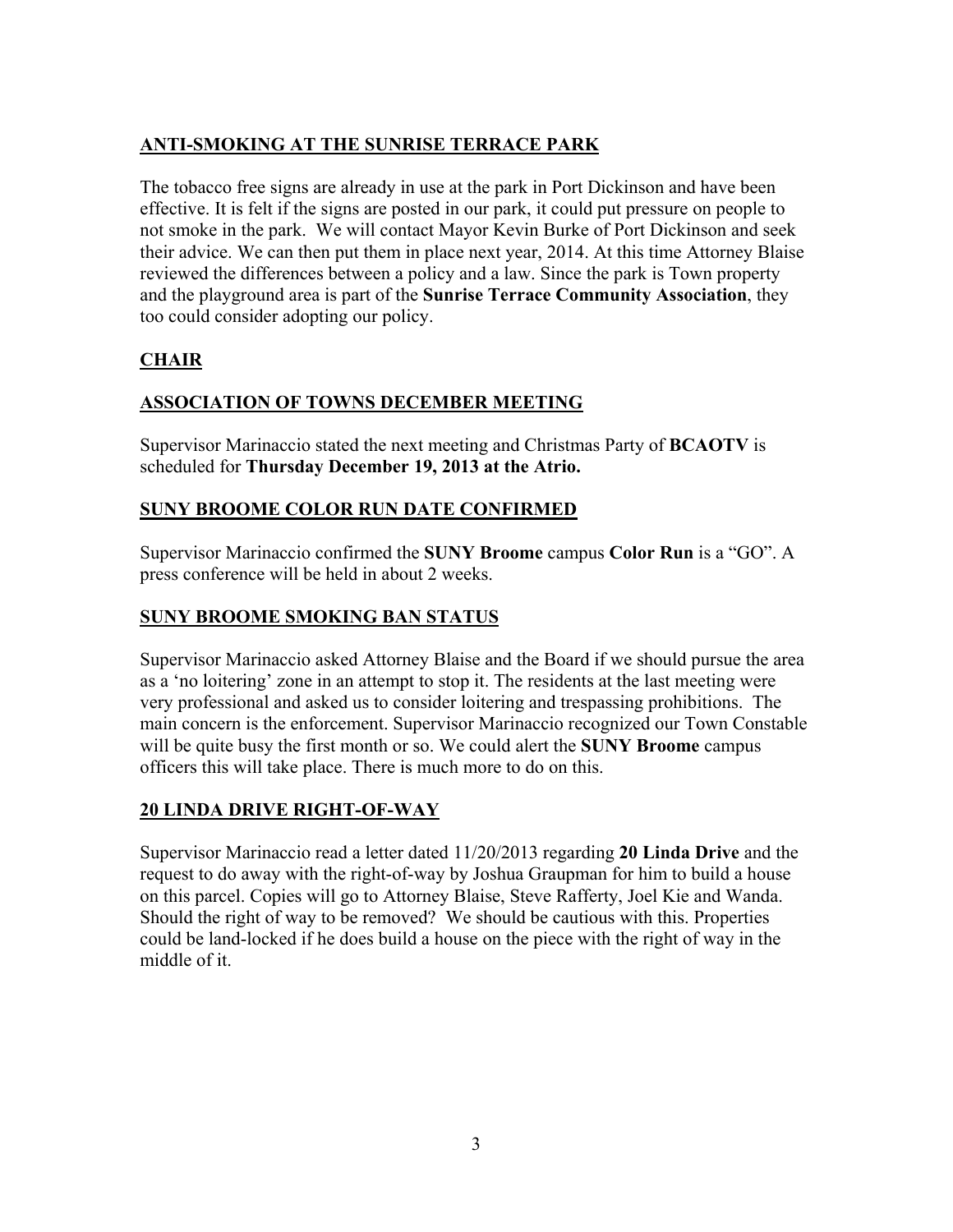# **2014 MEETING AND HOLIDAY SCHEDULE(S) AND APPOINTMENTS**

Supervisor Marinaccio read over the dates and commented they would be the same as 2013. The planning and zoning boards need one board member each and would make the appointments as follows: **Zoning Board** would need to replace James DeGennaro since his term will expire and the **Planning Board** will re-appoint John Kolly. In the absence of the Supervisor, the **Deputy Supervisor** will be Councilwoman Exley.

# **PUBLIC WORKS**

- 1. Public Works Commissioner Kie reported a water break at Glenwood Road which was 10 feet from the last one. Broome Developmental was affected again for about 3 hours.
- 2. Mr. Kie commented on the **SUNY Broome** no smoking situation by posting 'No loitering' sign and a recommendation to have the land surveyed before we post signs to ensure we have the correct property lines. He noted they are already in violation on their own property.
- 3. Mr. Kie notes the new light pole request on Francis Street and Downs Avenue near the **NYSEG s**ub-station. Homeowner around the corner claims he almost hit some people due to poor night visibility. **NYSEG** would need to install a light pole. Mr. Marinaccio will drive by to take a look at it.
- 4. Mr. Kie reported **Port Dickinson** paved over 1,000 feet from Phelps Street to Rogers Mountain. They did a nice job.
- 5. Regarding the \$500,000 bond proposal for the **Glenwood Road** water line repair and the **SUNY Broome** water tank replacement. It will cost us \$700,000 and take \$200,000 out of reserve. Beverly Wike will be requested to attend the regular meeting on December  $9<sup>th</sup>$ , to review the bond request details.

#### **CODE**

No code issues.

# **FLOW MANAGEMENT**

Engineer for the Town Ron Lake, has been following the articles and progress of the **BJCJST** facility regarding flow management. A discussion went on referring to the **SUNY Broome** project. It had been very confusing and complicated due to the **BJCJST** staff flip-flopped their decisions several times regarding the sewer credits required for the **SUNY Broome** project. What they have been saying is that it's a municipality – they are wrong because the college does not have their own sewer system support like a town would have. Before that particular meeting was over they continued to classify it as a municipality. Everything is still a go on the project.